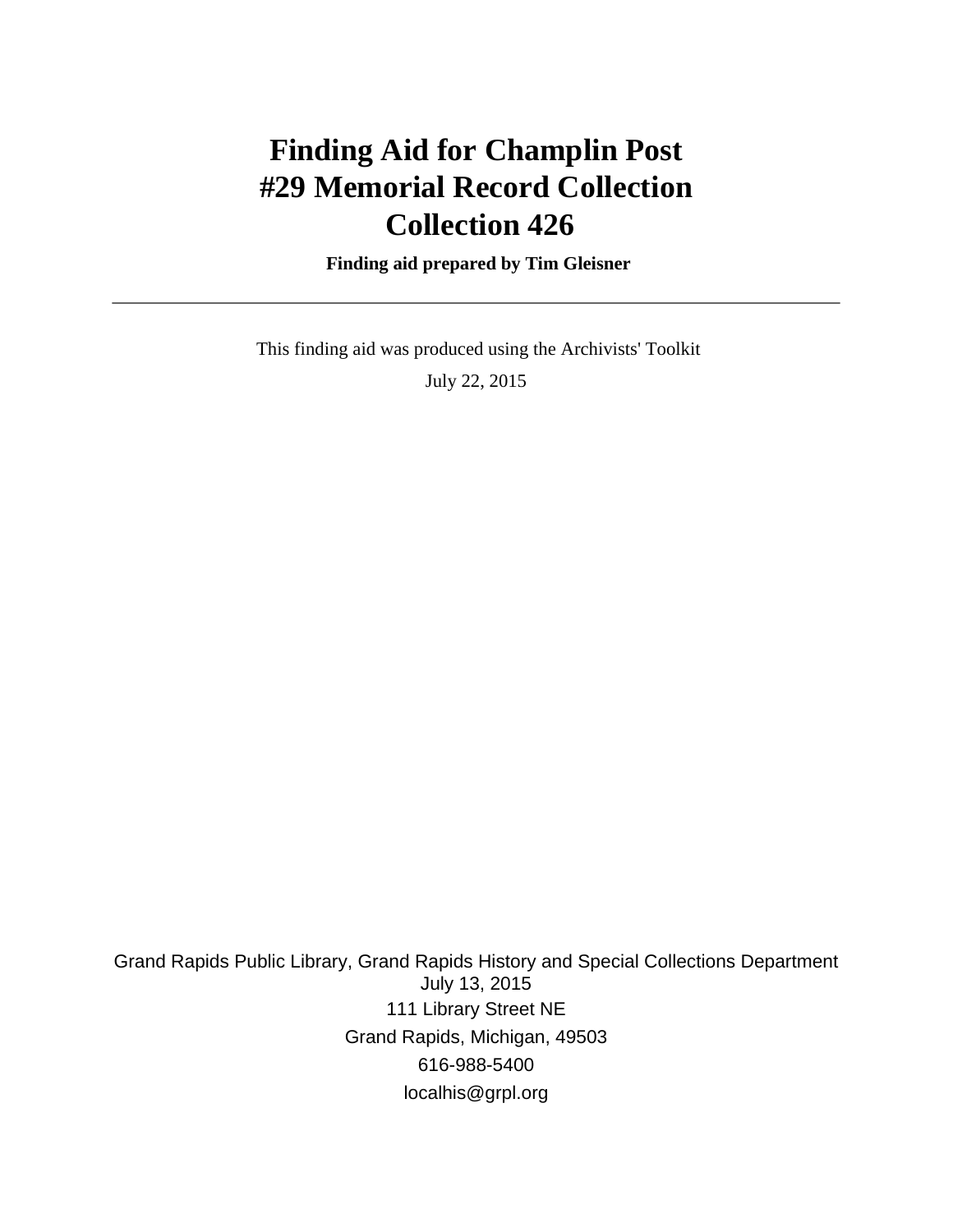## **Table of Contents**

l,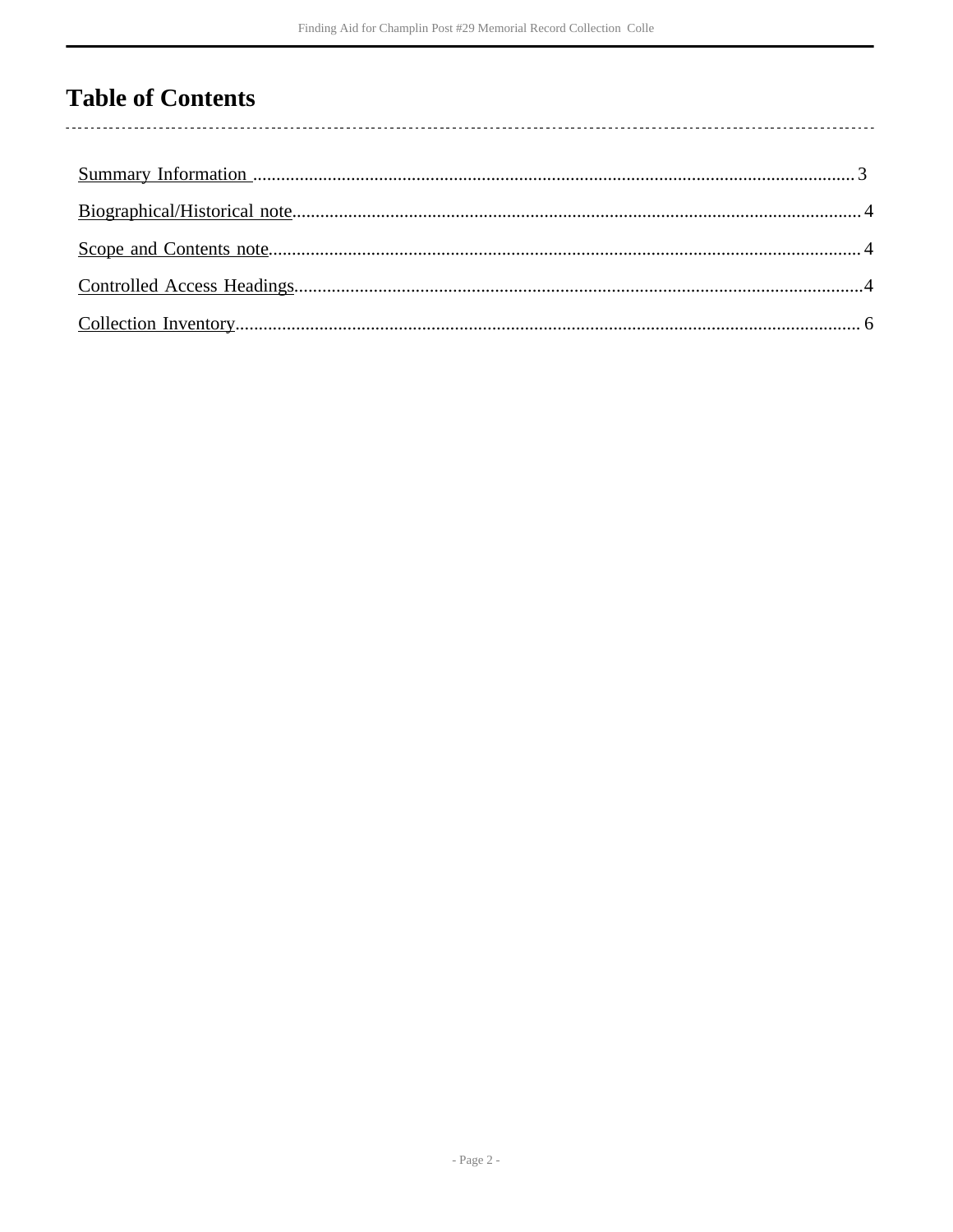# <span id="page-2-0"></span>**Summary Information**

| <b>Repository</b> | Grand Rapids Public Library, Grand Rapids History and Special<br><b>Collections Department</b>                                                                                                                                                                                               |
|-------------------|----------------------------------------------------------------------------------------------------------------------------------------------------------------------------------------------------------------------------------------------------------------------------------------------|
| <b>Title</b>      | <b>GAR Champlin Post Number 29 Memorial Record Collection</b>                                                                                                                                                                                                                                |
| <b>Date</b>       | 1887                                                                                                                                                                                                                                                                                         |
| <b>Extent</b>     | 2.0 Linear feet                                                                                                                                                                                                                                                                              |
| Language          | English                                                                                                                                                                                                                                                                                      |
| <b>Abstract</b>   | The Champlin Post Numer 29 Memorial Record Collection consists of<br>1 ledger style book. This book records all of the current members of the<br>Champlin Post in 1887. Within each signed record is a detailed description<br>of eac service members service during the American Civil War. |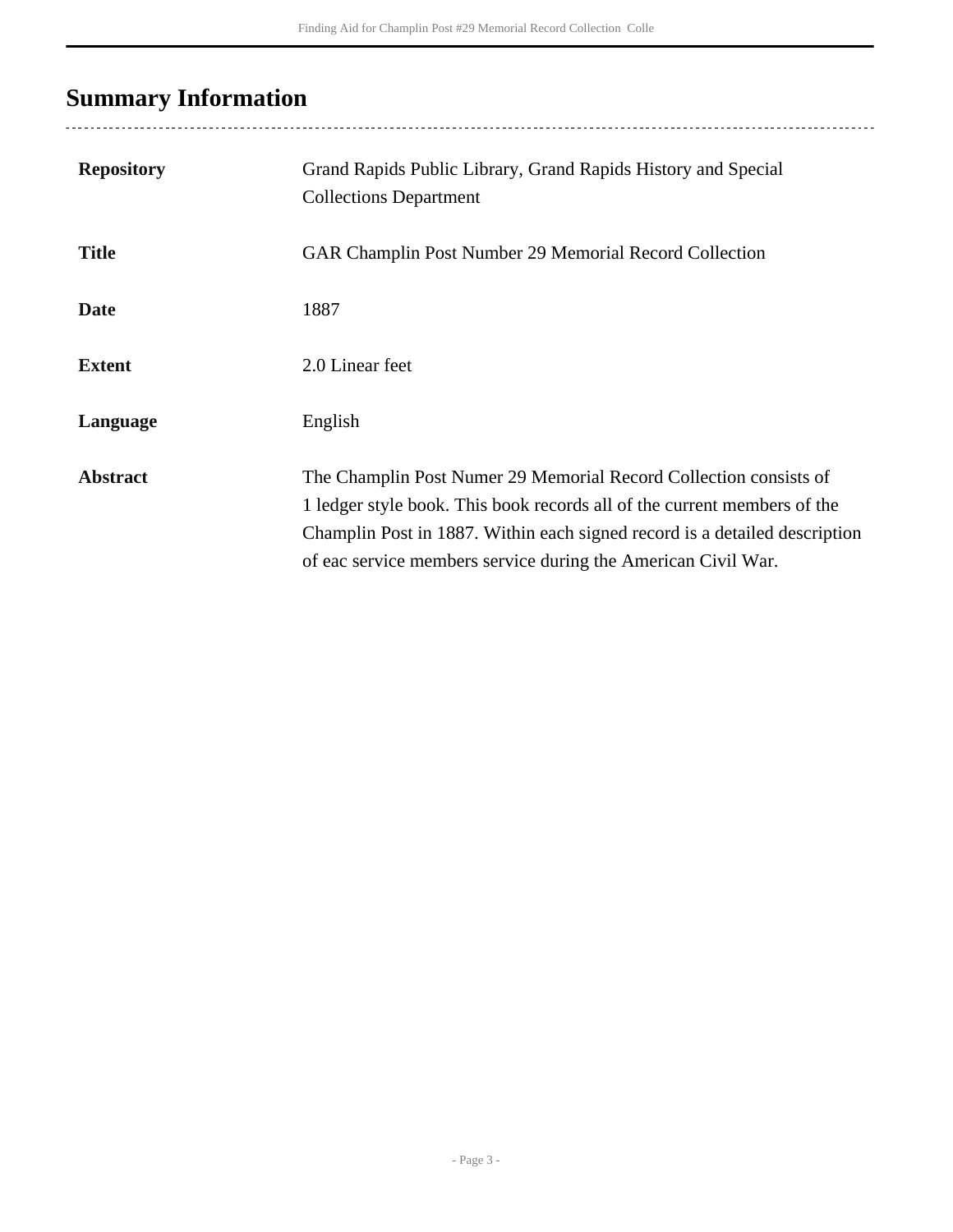## <span id="page-3-0"></span>**Biographical/Historical note**

The Grand Army of the Republic Champlin Post #29 was organized with 18 Charter Members. The Post met initially at the Odd Fellows Hall (in the Miller Block) on West Bridge Street. Over the years it appears that the name of the building on West Bridge Street was known as, Millers, Rose, G.A.R., Redman's, Covell's, Golden Eagle Hall, Koch's Hall, and Strahan's. In 19o9 they met at Mann's Hall at 23 Mt. Vernon. By 1911 they met at Columbia Hotel on West Bridge and an unnamed building on N. Front Street. The last Post Commander was Wm. H. Stokes who served in Company I, 1st Michigan Engineers and Mechanics. He enlisted August 23, 1864 and was mustered out on September 22, 1865. The Post was disbanded July 22, 1913.

### <span id="page-3-1"></span>**Scope and Contents note**

The contents of this collection consist of one large ledger style book. The title of this work is "Memorial Record: Presented to Champlin Post #29, Department of Michigan by Judge J.W. Champlin, September 1887." Within this work are the names of the members of the GAR Champlin Post #29 in 1887. Recorded are the dates and places of birth, muster location, dates of service and details about the individual veterans military career durign the Civil War. This includes any members of this post, whether or not they served in a Michigan or non-Michigan regiment during the war.

--------------------------

## **Administrative Information**

#### **Publication Information**

Grand Rapids Public Library, Grand Rapids History and Special Collections Department July 13, 2015

### <span id="page-3-2"></span>**Controlled Access Headings**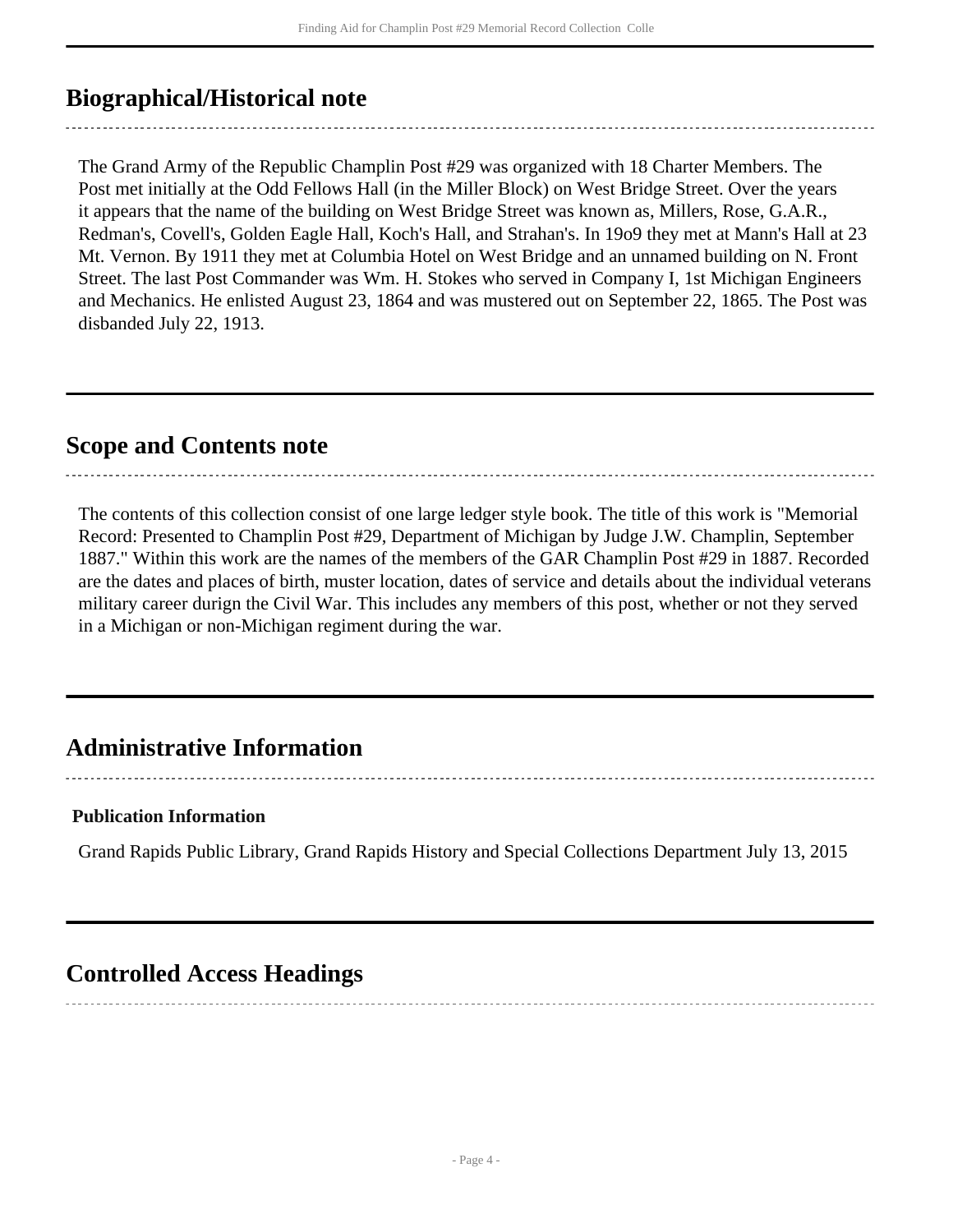### **Geographic Name(s)**

- Grand Rapids (Mich.) -- History -- 19th Century
- United States -- History -- Civil War, 1861-1865 -- Veterans

#### **Subject(s)**

- United States -- History -- Civil War, 1861-1865
- Veterans -- Michigan